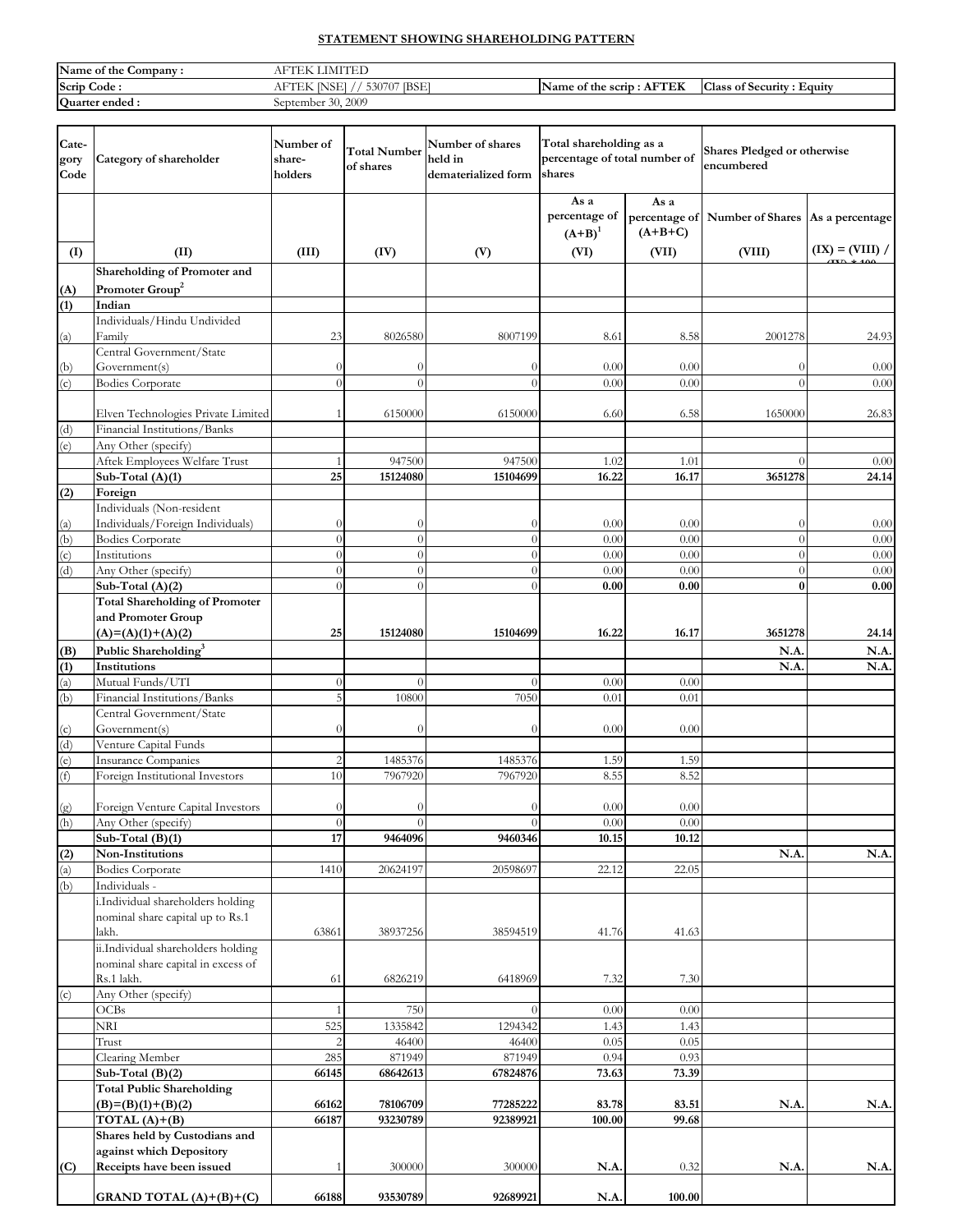#### (I)(b) **Statement showing Shareholding of persons belonging to the category "Promoter and Promoter Group"**

| Sr.No. | Name of the shareholder               |               | <b>Total Shares held</b>                   | Shares pledged or otherwise encumbered |                                 |                                                                    |
|--------|---------------------------------------|---------------|--------------------------------------------|----------------------------------------|---------------------------------|--------------------------------------------------------------------|
|        |                                       | <b>Number</b> | As a % of grand total<br>$(A) + (B) + (C)$ | <b>Number</b>                          | As a percentage                 | As a % of grand<br>total $(A) + (B) + (C)$<br>of sub-clause (I)(a) |
| (I)    | (II)                                  | (III)         | (IV)                                       | (V)                                    | $(VI) = (V) /$<br>$(III) * 100$ | (VII)                                                              |
|        | 1 KUNJANA BROOTA                      | 41752         | 0.04                                       | 16671                                  | 39.93                           | 0.02                                                               |
|        | 2 POURNIMA NITIN SHUKLA               | 19957         | 0.02                                       | $\Omega$                               | 0.00                            | 0.00                                                               |
|        | <b>3 MAHESH CHANDER BROOTA</b>        | 87531         | 0.09                                       | 0                                      | 0.00                            | 0.00                                                               |
|        | 4 SUVIRA BHANDARI                     | 13250         | 0.01                                       | $\Omega$                               | 0.00                            | 0.00                                                               |
|        | 5 POONAM MUKUL DALAL                  | 48050         | 0.05                                       | $\Omega$                               | 0.00                            | 0.00                                                               |
|        | <b>6 MUKUL DALAL</b>                  | 304965        | 0.33                                       | $\Omega$                               | 0.00                            | 0.00                                                               |
|        | 7 HUMNABADKAR ASHUTOSH VINAYAK*       | 848455        | 0.91                                       | 251596                                 | 29.65                           | 0.27                                                               |
|        | 8 VARSHA MALEKAR                      | 5250          | 0.01                                       | $\Omega$                               | 0.00                            | 0.00                                                               |
|        | 9 GAUTAM BROOTA                       | 20925         | 0.02                                       | $\Omega$                               | 0.00                            | 0.00                                                               |
|        | 10 RAKESH CHANDER BROOTA              | 25187         | 0.03                                       | $\Omega$                               | 0.00                            | 0.00                                                               |
|        | 11 PRABHA MOHAN DHURU                 | 20375         | 0.02                                       | $\mathbf 0$                            | 0.00                            | 0.00                                                               |
|        | 12 MEERA RANJIT DHURU                 | 19875         | 0.02                                       | $\Omega$                               | 0.00                            | 0.00                                                               |
|        | <b>13 CHARUHAS VASANT KHOPKAR</b>     | 619875        | 0.66                                       | $\Omega$                               | 0.00                            | 0.00                                                               |
|        | 14 RANJIT MOHAN DHURU                 | 1266653       | 1.35                                       | 776899                                 | 61.33                           | 0.83                                                               |
|        | 15 RAVINDRANATH UMAKANT MALEKAR       | 1383750       | 1.48                                       | $\Omega$                               | 0.00                            | 0.00                                                               |
|        | <b>16 SAVE SANDIP CHINTAMANI</b>      | 1281868       | 1.37                                       | 234862                                 | 18.32                           | 0.25                                                               |
|        | 17 NITIN KASHINATH SHUKLA**           | 1344000       | 1.44                                       | 524250                                 | 39.01                           | 0.56                                                               |
|        | <b>18 SAVE SNEHA</b>                  | 32837         | 0.04                                       | $\Omega$                               | 0.00                            | 0.00                                                               |
|        | 19 SUJATA ASHUTOSH HUMNABADKAR        | 375           | 0.00                                       | $\Omega$                               | 0.00                            | 0.00                                                               |
|        | 20 VINAYAK APPARAO HUMNABADKAR        | 40225         | 0.04                                       | $\Omega$                               | 0.00                            | 0.00                                                               |
|        | 21 PROMOD BROOTA                      | 599125        | 0.64                                       | 197000                                 | 32.88                           | 0.21                                                               |
|        | 22 CHINTAMANI H SAVE                  | 300           | 0.00                                       | $\overline{0}$                         | 0.00                            | 0.00                                                               |
|        | 23 PRADIP CHINTAMANI SAVE             | 2000          | 0.00                                       | $\Omega$                               | 0.00                            | 0.00                                                               |
|        | 24 AFTEK EMPLOYEES' WELFARE TRUST     | 947500        | 1.01                                       | $\Omega$                               | 0.00                            | 0.00                                                               |
|        | 25 ELVEN TECHNOLOGIES PRIVATE LIMITED | 6150000       | 6.58                                       | 1650000                                | 26.83                           | 1.76                                                               |
|        |                                       |               |                                            |                                        |                                 |                                                                    |
|        | <b>Total</b>                          | 15124080      | 16.17                                      | 3651278                                | 24.14                           | 3.90                                                               |

\*Out of these shares, loan amount against 15,000 shares has been repaid in full. However, the formalities for release of the pledge in the records of the depository are pending.

\*\* Out of these shares, loan amount against 524250 shares has been repaid in full. However, the formalities for release of the pledge in the records of the depository are pending.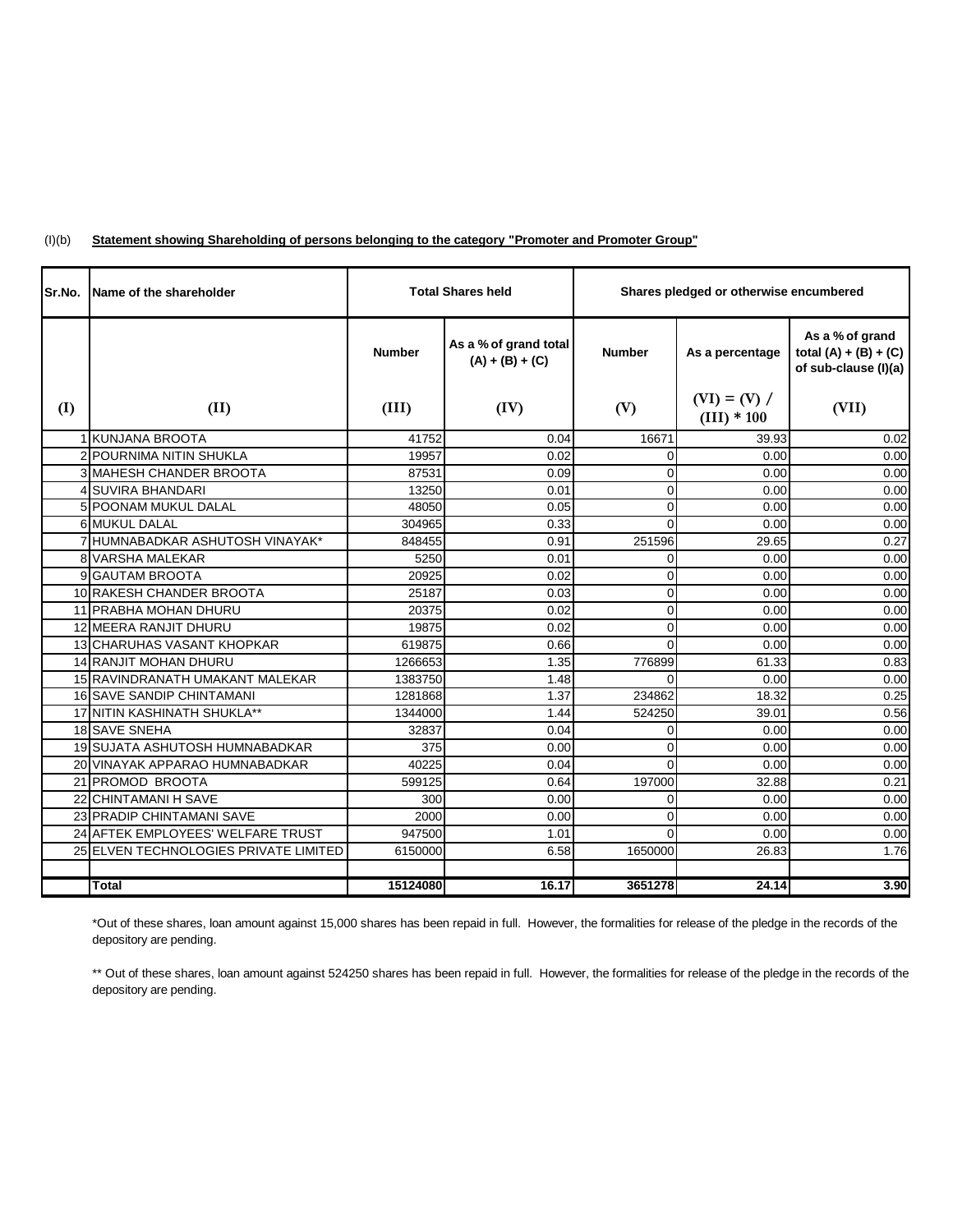#### $(I)(c)$ **Statement showing Shareholding of persons belonging to the category "Public" and holding more than 1% of the total number of shares**

| Sr.No. | Name of the shareholder          | Number of shares | Shares as a percentage of<br>total number of shares {i.e.,<br>Grand Total (A)+(B)+(C)<br>indicated in Statement at para<br>$(I)(a)$ above} |
|--------|----------------------------------|------------------|--------------------------------------------------------------------------------------------------------------------------------------------|
|        | 1 MEGA STOCKS LIMITED            | 1465627          | 1.57                                                                                                                                       |
|        | 2 RELIGARE SECURITIES LTD        | 1405215          | 1.50                                                                                                                                       |
|        | 3 MEGA RESOURCES LIMITED         | 1239323          | 1.33                                                                                                                                       |
|        | 4 GOLDMAN SACHS INVESTMENTS (MAU | 3844117          | 4.11                                                                                                                                       |
|        | 5 CREDIT SUISEE (SINGAPORE) LIMI | 1784214          | 1.91                                                                                                                                       |
|        | 6 SWISS FINANCE CORPORATION (MAU | 1595593          | 1.71                                                                                                                                       |
|        | <b>TOTAL</b>                     | 11334089         | 12.12                                                                                                                                      |